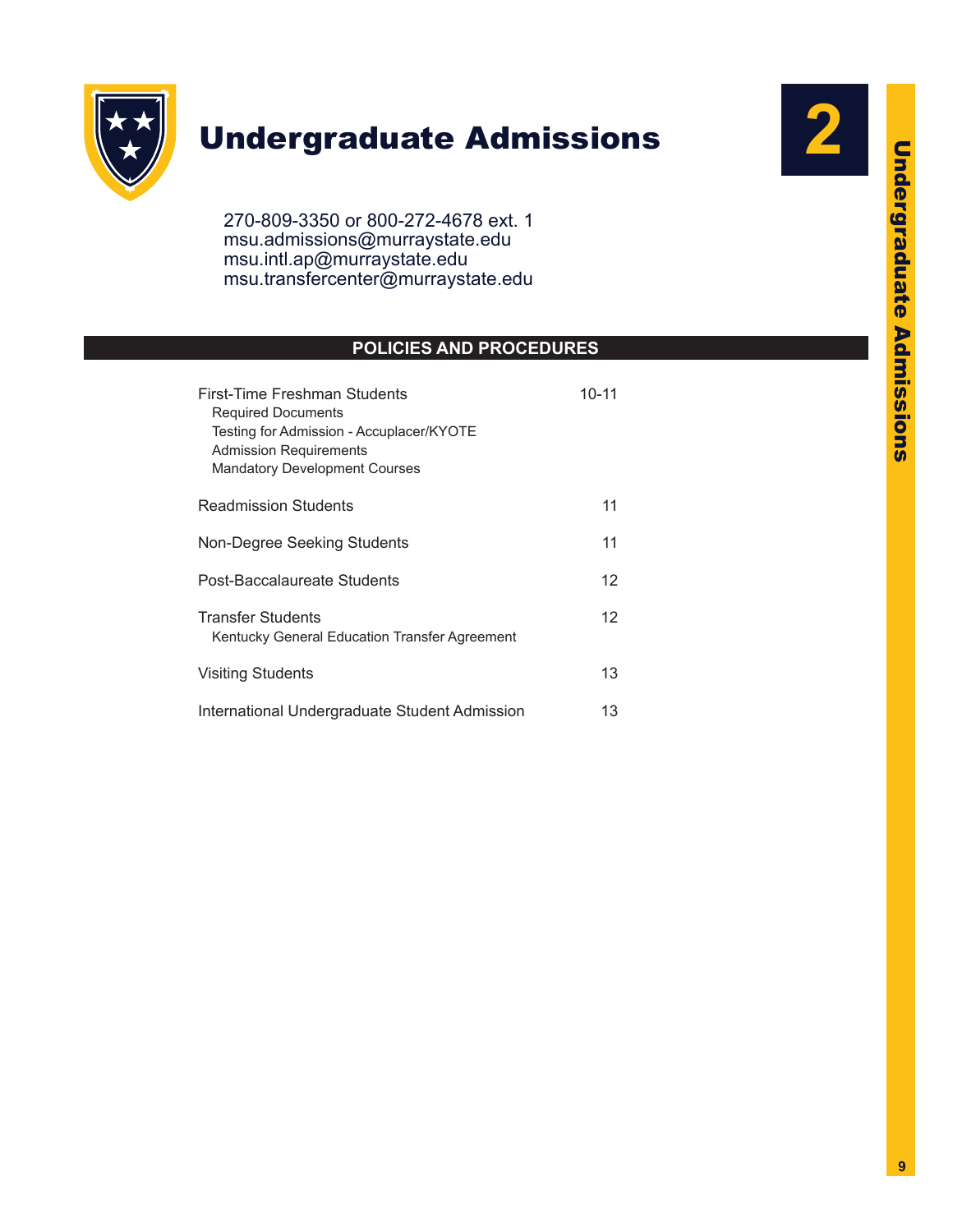<span id="page-1-0"></span>Murray State University reserves the right to modify regulations regarding admission, registration, drop/add, course arrangements, curricula, retention, graduation and other functions of the university. Such regulations shall govern both old and new students and are effective when adopted.

#### **General Admission Information**

Applications and information are available at Murray State's website at **www.murraystate.edu**. Assistance with applying may be obtained by writing Murray State University, Undergraduate Admissions, 102 Curris Center, Murray KY 42071, or by calling 270-809- 3350 or toll-free 800-272-4678, menu option #1. Admission applications and related transcripts should be mailed to Undergraduate Admissions, 102 Curris Center, Murray, KY 42071.

**NOTE:** *accounting, business administration, communication disorders, computer information science, criminal justice, dietetics, exercise science, finance, management, marketing, music, nonprofit leadership studies, nursing, occupational safety and health, social work, teacher education, and the Bachelor of Integrated Studies program all have additional admission requirements. Review their sections in this Bulletin for more information. Students participating in NCAA sports must also meet NCAA academic eligibility requirements.*

**Residency for Tuition Purposes.** Under 13KAR2:045, the Commonwealth of Kentucky requires that all admission applications be reviewed to determine if documentation of residency is required. Each applicant is notified if documents are needed. Additional information can be obtained at the following website: www.lrc. ky.gov/kar/013/002/045.htm.

#### **First-Time Freshmen Admission Procedures**

Murray State University formally declares its commitment to all laws mandating affirmative action and equal opportunity regulations, together with all valid state and federal regulations enacted pursuant thereto. The policy of Murray State University is to guarantee freedom from discrimination in its operation and administration of its programs, services, and employment practices; in its relationships with students, faculty and staff; and in its interactions with the community which it serves.

**Your Expectations.** Students have the right to expect their schools to provide them with the best possible preparation for an increasingly competitive world. Murray State University has consistently been ranked among the top 25 percent of Southern regional and liberal arts colleges in U.S. News and World Report's publication of America's Best Colleges, and in 2000 was listed as one of two colleges classified as "best values."

**Our Expectations.** Murray State University is committed to providing the best possible educational services to help students prepare for a successful and productive future. Students who meet the following admission standards will have a greatly increased probability for success at this university.

First-time freshmen (and transfer students with fewer than 24 hours of transferrable degree credit) may be admitted in one of four admission tiers. Those admitted may choose to pursue either a baccalaureate (four-year) or associate (two-year) degree. New freshmen may not apply for the Bachelor of Integrated Studies program.

#### **Required Documents**

**A student applying for admission who withholds or gives false information or documents can be denied admission to or withdrawn from Murray State.** Each first-time freshman applying to Murray State

• must submit an application for admission with a \$40 nonrefundable application fee;

- must either self-report the cumulative high school grade point average and class rank on the admission application or have an official high school transcript that includes a minimum of six semesters of course work, and the student's class rank mailed/ sent as a PDF file by email or submitted through Parchment. com to **Undergraduate Admissions** from the applicant's high school counselor. (**Admission is not complete until a final official transcript is mailed/sent electronically through Parchment.com, or emailed as a PDF file by the counselor after graduation. It must include the date of graduation, all courses and grades, and the student's final class rank**. **If your high school does not rank, then the applicant's admissions status will be based on GPA and Standardized Test Scores)**;
- must either self-report a full set of ACT/SAT scores or have an official ACT or SAT score report sent to Undergraduate Admissions. **Official ACT/SAT scores included on official transcripts submitted to Undergraduate Admissions are also acceptable.** (Applicants who have enrolled at any college(s) other than Murray State while in high school must also have official college transcripts mailed or sent electronically to Undergraduate Admissions. These transcripts are required even if the student withdrew or does not want the credit transferred.
- Applicants who have testing credit from CLEP, IB, or AP must have official score reports mailed directly to **Undergraduate Admissions** from the testing service.

**To be considered for full admission each applicant must have received or be receiving a high school diploma before the term for which he/she is applying**. Those individuals who have not graduated from accredited high schools may be required to have a GED and an official report of the student's GED scores, mailed directly to Undergraduate Admissions from the center where he or she was tested.

#### **Accuplacer and KYOTE Testing**

Murray State utilizes two tests for placement and assessment. The Accuplacer test is a comprehensive computerized placement and diagnostic assessment instrument. Murray State University administers the Accuplacer for non-traditional students who are 21 years of age or older for admission purposes. KYOTE (Kentucky Online Testing Program) currently offers English, reading and math readiness and college algebra placement tests. KYOTE writing and reading test will be available soon.

Murray State administers Accuplacer and KYOTE tests on a limited basis. Accuplacer and KYOTE placement tests are alternatives if ACT/SAT individual test scores do not meet MSU's admission and placement requirements. If you have any questions, contact the Office of Undergraduate Admissions.

**NOTE: For admission and placement use, Accuplacer and KYOTE scores must be current—taken within the last 12 months.**

If you would like to schedule an appointment for the Accuplacer test or if you have any questions, please call 270-809-6848.

Please call 270-809-6267 to schedule an appointment for placement testing.

#### **First-Time Freshmen Admission Requirements**

*Students meeting NCAA qualifier requirements are eligible for admission under tiers 1, 2 or 3.* 

## *All entering freshmen must have a minimum high school 2.00 GPA to be considered for admission.*

Note: Kentucky residents under the age of 21 must complete the state-mandated pre-college curriculum. All other applicants must complete a comparable college-preparatory curriculum. ACT/SAT writing scores are optional.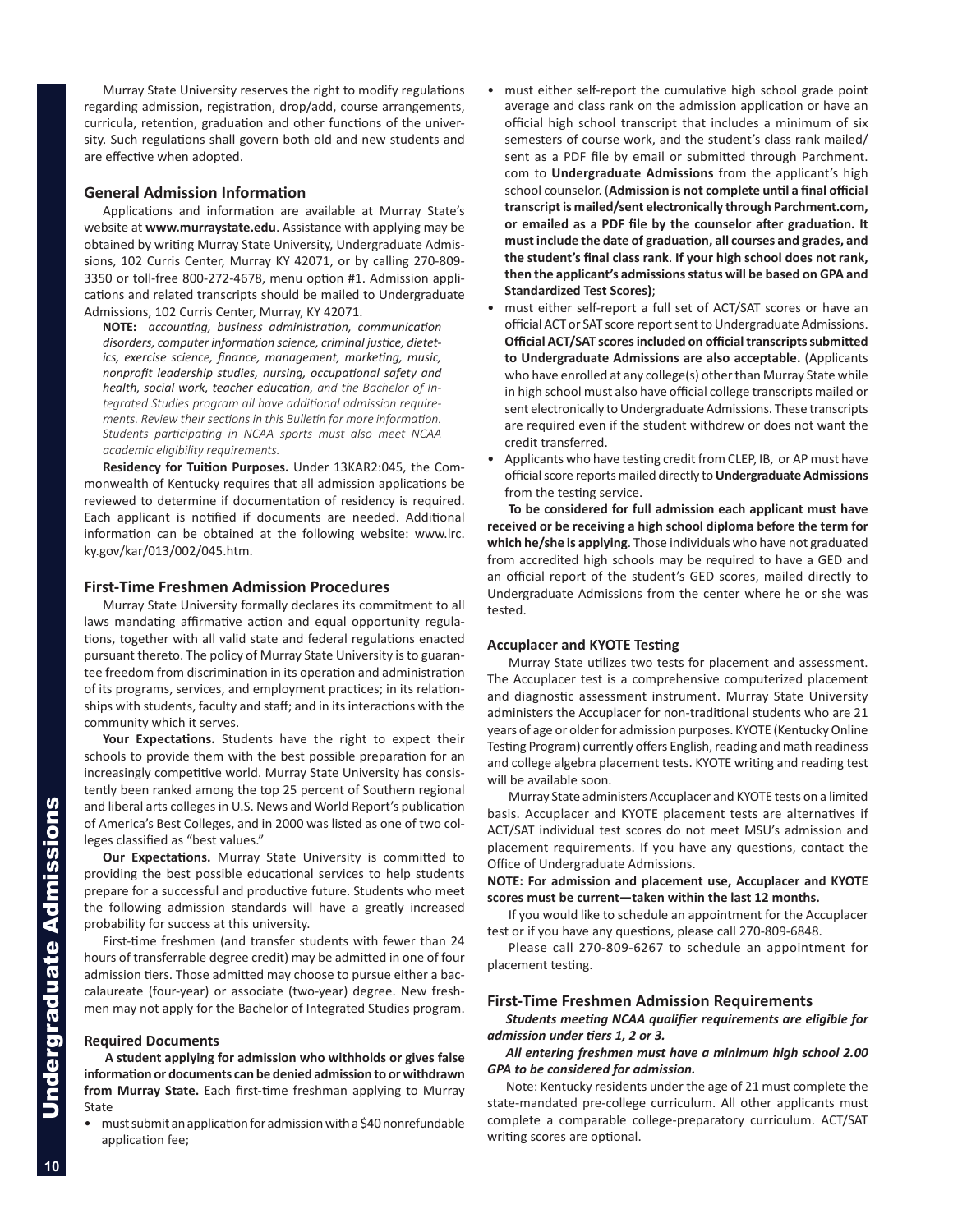#### **TIER I**

<span id="page-2-0"></span>**Priority Admit - Baccalaureate Degree Seeking** •ACT ≥ 23 or SAT ≥ 1130 •Meets all testing benchmarks

•Meets all other admission requirements\*

# **TIER II**

**Regular Admit - Baccalaureate Degree Seeking**

•ACT ≥ 18 or SAT ≥ 940

•Meets all testing benchmarks

•Meets all other admission requirements\*

# **TIER III**

**Conditional Admit A - Baccalaureate Degree Seeking**

•ACT ≥ 18 or SAT ≥ 940

•Meets 2 of 3 testing benchmarks

•Meets all other admission requirements\*

#### **TIER IV Conditional Admit B - Pre-Baccalaureate Pathways to Success**

•ACT ≥ 18 or SAT ≥ 870

•Meets 0-3 testing benchmarks

•Meets pre-college curriculum or top half of graduating class or 3.0 GPA\*

Students will be admitted into the **Pathways to Success Program (P2S)**. The program requires the following:

• All academic advising to be provided by the Pathways to Success Program.

• Course load is limited to 15 credit hours per semester.

• Mandatory enrollment in ESS 130 in the first semester of enrollment.

#### *NOTE:* **Students who earn below an 18 ACT or 940 SAT will be denied admission and referred to community college.**

 **\***Pre-college curriculum **and** ranked in top half of their graduating class **or** a 3.0 cumulative grade point average.

**Tier 4 students who want to be admitted as a baccalaureate degree seeking student into Tiers 1, 2 or 3, must meet one of the following requirements:**

- 1. Complete developmental course work prior to enrolling at MSU or
- 2. Special admission to Tiers 1, 2, or 3 may be obtained based on unique talents and circumstances. To be considered as a baccalaureate degree seeking student, please submit a letter of appeal to the Admissions Appeals Committee outlining your unique situation. Admissions Appeals Committee, 102 Curris Center, Murray, KY 42071.

#### **Mandatory Developmental Courses**

All Kentucky state-supported colleges and universities are required by the Council on Postsecondary Education to enroll freshmen in a subject-specific developmental course when the student's ACT/SAT scores are:

|                    | ACT          | <b>SAT</b>                |  |
|--------------------|--------------|---------------------------|--|
| English            | 17 and below | under 450 verbal or under |  |
|                    |              | 470 critical reading      |  |
| <b>Mathematics</b> | 18 and below | under 460                 |  |
| Reading            | 19 and below | under 480 verbal or under |  |
|                    |              | 500 critical reading      |  |

**At this time, we are permitted to pull scores from multiple ACT/ SAT testings.** MSU meets this mandate with the following courses:

**ENGLISH** All students with an English ACT score below 18/SAT critical reading score below 470 **must** enroll in ENG 095 or ENG 096 based on the following test score scale: ENG 095 is required with English ACT below 15/SAT verbal below 390/SAT critical reading below 400. ENG 096 is required with ACT of 15-17/SAT verbal of 390-440/SAT critical reading of 400-460.

- **MATH** All students with a mathematics ACT score below 19/SAT score below 450 **must** enroll in MAT 095 or MAT 096 based on the following test score scale: ACT of 15 and below/SAT of 370 and below must enroll in MAT 095; ACT of 16-18/SAT of 380-450 must enroll in MAT 096. Depending upon major, students with ACT scores under 21/SAT scores under 520 may also be required to enroll in MAT 097.
- **READING** Students admitted with restrictions **must** first enroll in REA 095; all students with a reading ACT score below 20/SAT score 470 or below **must** enroll in REA 100 and REA 120.

**Early High School Admission.** A student who is currently in high school may be granted permission to enroll for courses prior to graduation. Inquiries should be directed first to the student's high school counselor and then to Undergraduate Admissions. Students seeking early admission must be able to succeed without remediation. These students are referred to as *Racer Academy* admits.

**Home Schooled or Non-accredited High School Student.** A student who is graduated from a non-accredited high school or one who is home schooled, may be considered for admission. The same admission documents and tests are required; however GED testing may be required.

**Admission Appeals.** A new freshman who is denied admission and is a U.S. citizen may obtain information on appealing that decision by contacting Office of Recruitment at 800-272-4678, ext. #2, for the appeals procedure.

#### **Readmission**

An undergraduate student in good standing who has previously attended Murray State University but has been out for two full years will need to submit: 1) a readmission application; 2) a \$40 nonrefundable fee; and 3) any records requested by Undergraduate Admissions.

A student who has been out from Murray State University for two full years but has attended other institutions must submit official transcripts from previously attended institutions. A student who withholds or gives false information or documents can be denied admission or withdrawn from the University. A student may be admitted as long as the student's cumulative GPA meets the 2.00 admission requirement on a 4.00 scale. A readmission applicant who is denied admission may appeal that decision to the Admission Appeals Committee.

#### **Undergraduate Non-Degree Classification**

Any entering student regardless of classification (freshmen, transfer, adult learner, post baccalaureate, etc.) is eligible to pursue course work as a non-degree student per KRS 164.001.

The goal of Murray State's policy for non-degree students is to provide appropriate access to academic courses for students who would like to continue their education but who do not wish to seek a degree. Although degree-seeking students have top priority in terms of utilization of university resources, the university does wish to provide access to these resources on a space-available basis to students who are not seeking a degree. Non-degree status affords an opportunity for individuals to enroll in a few courses of specific interest to them without the structure of degree-seeking status, and is consistent with the educational mission of the university. Non-degree students are not eligible for financial aid or scholarships.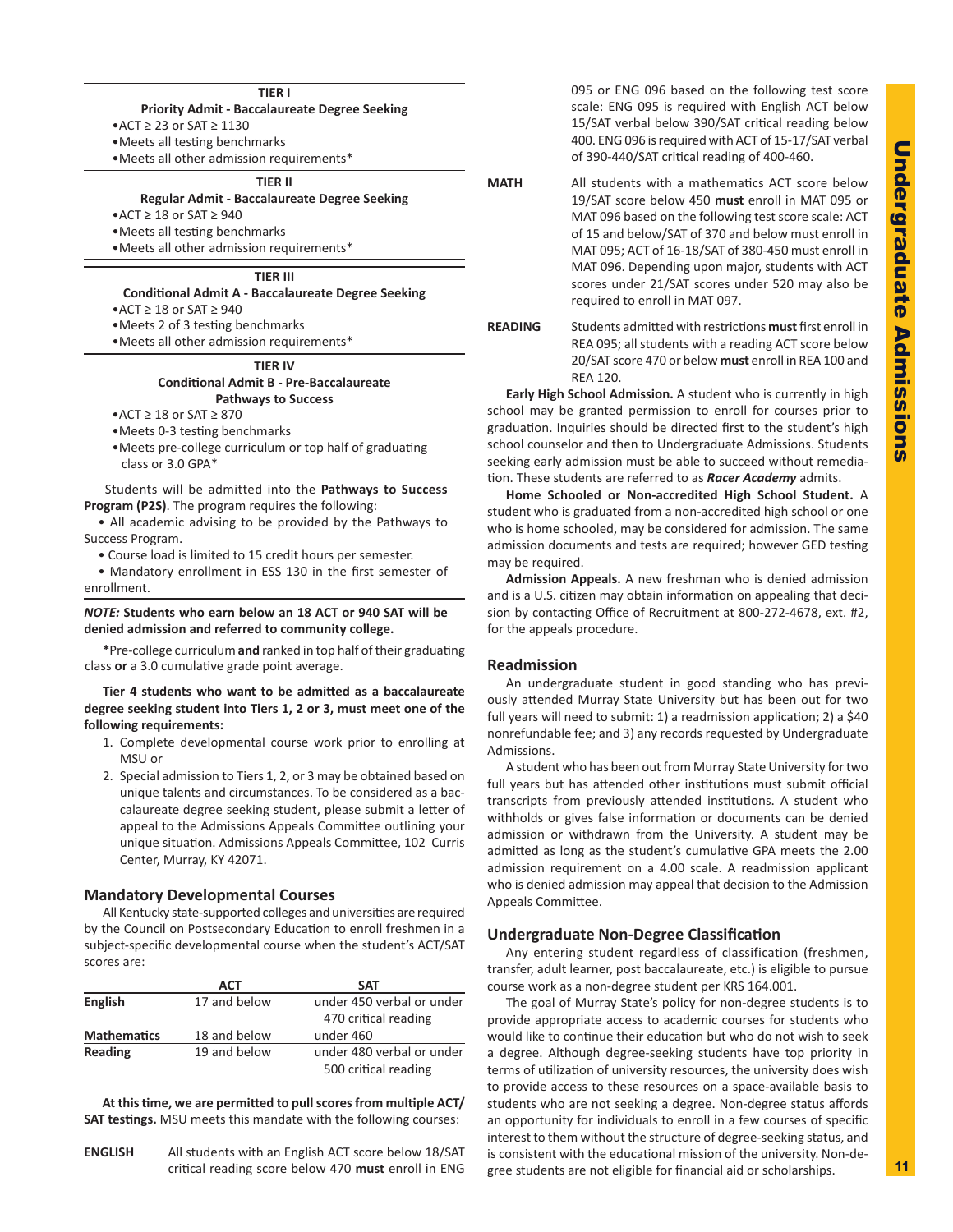<span id="page-3-0"></span>Most non-degree students are considered "lifelong learners" and include the following groups: senior scholars, students who have already earned degrees, employees wanting to gain new skills, and others who have special interests. (See information about visiting students and high school students with exceptional ability in this section.)

Non-degree applicants must submit to Undergraduate Admissions:

1. an application for admission including a list of all postsecondary institutions attended;

2. a non-refundable \$40 application processing fee, if applicable; and

3. any records requested by Undergraduate Admissions to determine residency and/or eligibility for non-degree status. Diagnostic testing may be required before enrolling in courses that require a minimum level of competency.

To be admitted as a non-degree student, an applicant must meet the following criteria:

1. Applicants who have been denied admission as degree-seeking students may not in turn be admitted as non-degree seeking students.

2. Murray State students under academic or disciplinary suspension may not be admitted as non-degree students.

3. Students currently under suspension at other institutions may not be admitted as non-degree students. Failure to disclose a current suspension may result in forfeiture of eligibility for future enrollment.

4. Students are strongly encouraged to submit transcripts of high school or prior college work at the time of admission to facilitate advising about appropriate course work.

The following rules govern enrolling as a non-degree seeking student:

1. Non-degree students fall under the same fee, academic and grading policies as degree-seeking students, are expected to participate fully in class, and must meet course prerequisites or obtain the consent of the instructor to enroll in a course. (See the section on auditing below.)

2. Students classified as non-degree pre-schedule with students who are classified as freshmen.

3. **No one may continue to enroll as a non-degree student after earning 24 semester hours in this status without the special permission of the dean of the college in which the student is registered.**

4. No transfer, military, AP, CLEP, or other testing credit will be recorded on the record of a student classified as a non-degree student. An enrolled non-degree student may apply to take departmental challenge examinations.

5. If a non-degree student decides to apply for degree status, the student must complete a new application and must meet the admission requirements in effect at the time of the request for review of status.

6. Credit earned as a non-degree student will be evaluated for applicability toward a degree by the chair of the academic department in which the student will be enrolled. No graduate or professional credit is awarded for courses taken while a student is enrolled as an undergraduate non-degree student. Acceptance of non-degree credit for transfer is at the discretion of the receiving institution.

#### **Post-Baccalaureate Admission**

Individuals having successfully completed the requirements for a baccalaureate or higher degree who wish to take additional undergraduate courses may be admitted as post-baccalaureate students. 1) A post-baccalaureate applicant must submit a post-baccalaureate application, and 2) a \$40 nonrefundable fee. All non-MSU graduate, post-baccalaureate applicants should request an official transcript be sent directly to The Transfer Center from the Registrar's office of the college that conferred his or her degree. **A student pursuing**  **a degree from Murray State must have official transcripts sent directly to The Transfer Center from each college attended.** 

**A readmitted post-baccalaureate student who has below a 2.00 cumulative GPA on all undergraduate post-baccalaureate course work will be readmitted on probation and must comply with all probation policy regulations.**

**Documents to verify residency may be required.**

#### **Transfer Students**

**Admission.** A student who wishes to transfer to Murray State University from another regionally accredited college or university must submit 1) an application for admission, and 2) a nonrefundable \$40 fee, and 3) have all official transcripts sent to the Transfer Center from each school attended. **Under no condition will the applicant be permitted to ignore previous college work.**

**A student who withholds or gives false information or documents can be denied admission or withdrawn from school and denied a degree. Academic bankruptcy declared at another college does not apply at Murray State University.**

A student who has 24 semester hours of transferable degree credit with a minimum of a 2.00 (*C*) cumulative grade point average on all previous courses, as calculated by Murray State, and is in good standing academically and financially at all colleges previously attended, is eligible for admission to Murray State. An applicant who has a minimum of a 2.00 (*C*) cumulative GPA but who has fewer than 24 semester hours of transferable degree credit must submit an official ACT/SAT score report and an official high school transcript mailed directly to the Transfer Center from the high school the student attended. The high school transcript should include the student's class rank and date of graduation. Once admitted, conditions of admission will be specified in a letter of admission.

A student who has attended only colleges that are not regionally accredited and would like to appeal the credit, may contact the Transfer Center at 1-855-668-8886 for additional information.

**Admission Appeals.** A new transfer student who is denied admission and is a U.S. citizen, should contact the Transfer Center at 1-855-668-8886, for the appeals procedure.

**Transfer of Credit.** Degree credits earned at other regionally accredited (as recognized by Murray State) American institutions of higher education may be transferred to Murray State and applied toward a degree. **The** *Transfer Credit Practices* **report published by the American Association of Collegiate Registrars and Admissions Officers will be the reference used for determining an institution's accreditation status.** Determination of upper-level and lower-level credit is based on the course level at the sending institution. All work is converted to semester hours and a 4.00 grading scale. Murray State's probation and repeat policies are applied as required. Transferred incomplete grades do not carry hours attempted; *i.e.*, they do not affect the student's grade point average.

All acceptable transfer credit is formally evaluated, with a copy of the degree audit made available to each transfer student and to his/her advisor.

A student must be currently enrolled at Murray State before any transfer, military, or testing credit will be recorded as part of a permanent record. There is no limit to the number of hours that may be transferred from a regionally accredited institution. However, it is important to remember that a certain number of hours must be completed at Murray State, and that courses taken at a two-year institution cannot be used to meet Murray State's requirement for upper-level (junior or senior) courses.

**Military Service Credit.** Credit for courses taken in military service schools is evaluated according to recommendations in the Guide to the Evaluation of Educational Experience in the Armed *Services* published by the American Council on Education. Courses listed in two other American Council on Education publications, the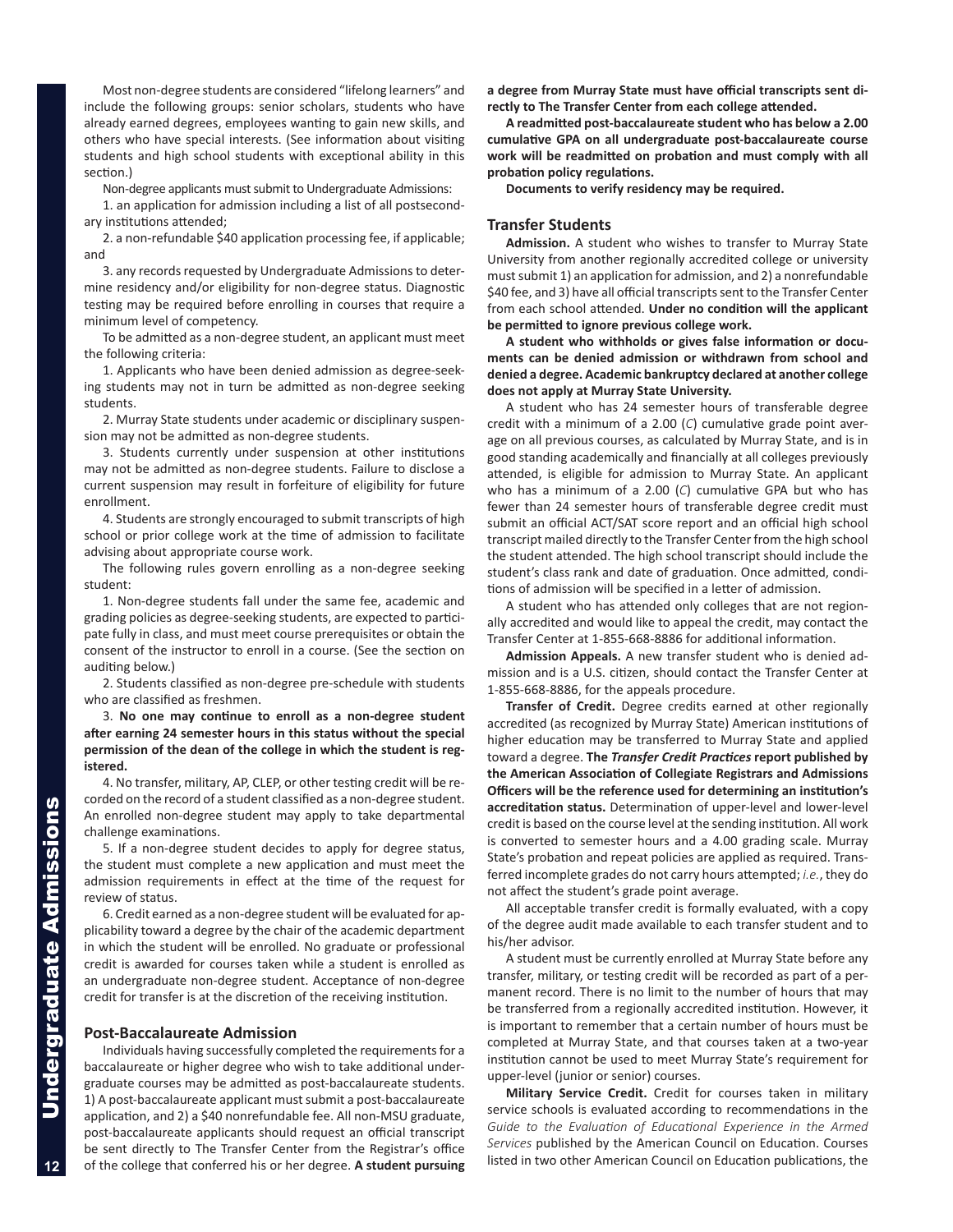<span id="page-4-0"></span>*National Guide to Educational Credit for Training Programs* and the *Directory of the National Program on Non-Collegiate Sponsored Instruction (PONSI),* are evaluated for credit on an individual basis.

Credits earned through educational institutions located outside the United States will be considered for acceptance after an appropriate evaluation. Students may contact the Office of International Admissions for information regarding the evaluation procedure.

**University Studies.** Transfer students who have completed reasonable communication and basic skills, science and mathematics, humanities and fine arts, and social science courses for the same number of hours as required at Murray State, will be credited with completion of the University Studies component of degree requirements. Any deficiencies at the time they first enroll at Murray State must be fulfilled according to MSU regulations.

**Transfer Students with an Approved Associate Degree.** A transfer student who has completed, as of May 1995 or later, an approved baccalaureate-oriented Associate of Arts or Associate of Science degree will (a) be accepted with junior class standing provided the student has completed at least 60 semester credit hours, and (b) be considered to have completed the baccalaureate University Studies requirements. However, additional University Studies courses may be needed if they are required for the student's major and/or degree and an equivalent course has not been transferred. Associate degrees completed before May 1995, will be reviewed by the Transfer Center. If the degree is determined to be baccalaureate-oriented and to have comparable content and credit hour criteria, the same benefits will be extended to those graduates.

**Transfer Students Who Do Not Have an Approved Associate Degree.** Students seeking a baccalaureate degree who, transfer fewer than six semester hours in the University Studies World's Historical, Literary, and Philosophical Traditions category will be required to take HUM 211 and CIV 201 or CIV 202 toward completion of that block, unless their transfer credit includes courses which are clearly equivalent to Murray State's HUM 211 and CIV 201 or CIV 202.

#### **Kentucky General Education Transfer Agreement**

The Council on Postsecondary Education and the public colleges and universities in Kentucky have developed a University Studies core transfer component which reflects the distribution of disciplines included in university-wide lower division general education requirements for the baccalaureate degree. A **Fully General Education Certified** student, as verified by the sending institution, is considered to have completed Murray State's baccalaureate University Studies requirements. However, additional University Studies courses may be needed if they are required for the student's major and/or degree and an equivalent course has not been transferred.

To be **Fully Certified** a student must have a minimum cumulative GPA of 2.00 (4.00 scale) and have met each of the following criteria at the time of transfer:

- 1. earned at least 60 hours of college-level credits;
- 2. completed at least 45 hours of University Studies courses;
- 3. completed the 30 hour core transfer component.

If a student plans to transfer from another Kentucky state university or community college, please view the Transfer Center website (www.murraystate.edu/transfercenter/transfer) for updated regulations regarding transferring of general education courses or contact the Transfer Center at 270-809-3350.

**Transfer Frameworks.** The Baccalaureate Program Transfer Frameworks identify 12 hours of course work in a major which may be successfully transferred in addition to the general education block. Each framework represents a specific guide to the exact courses a student needs. For more information about the Transfer Frameworks contact the Transfer Center.

## **Visiting Students**

A student who is currently enrolled or working toward a degree at another college and wants to enroll at Murray State for credit that will be transferred is considered a visiting student. **A minimum of a 2.00 (4.00 scale) cumulative GPA is required to be eligible to enroll at Murray State as a visiting student.** A student must submit a **visiting** application and a \$40 nonrefundable fee. To complete admission, an official letter of good standing or official transcript from the Registrar's Office of the college from which the student will be visiting is required. It is important to remember (1) no transfer credit is posted to a visiting student's permanent record at Murray State; (2) a visiting student who decides to transfer to Murray State must comply with all of the transfer admission requirements in force at the time the change of status is requested; (3) the acceptability of transfer credit from Murray State to another college is determined by the receiving institution; (4) visiting student status is generally valid for only one term; and (5) To re-enroll as a visiting student an official letter of good standing or transcript must be submitted to the Transfer Center.

#### **International Undergraduate Student Admission**

**University Admission.** *A nonrefundable application fee of \$50 must accompany any application for admission as an international student.* For more information on how to apply, please visit http:// www.murraystate.edu/students/international/index.aspx. All international students, including transfer students from non-English speaking countries, are required to take the Test of English as a Foreign Language (TOEFL), the International English Language Testing System (IELTS), or complete Murray State's English as a Second Language Program. A student *must* request that an official score report be mailed by the testing service directly to The Office of International Admissions, 183 Woods Hall, Murray, KY 42071. **These score requirements are subject to change.** In addition, an applicant must certify that he or she has adequate financial support to cover at least the first year of the entire period of time that the student would be at Murray State. Each international applicant must submit official or certified copies of all previous academic records. **A student who withholds or gives false information or documents can be denied admission and/or withdrawn from school.** Because of mail turnaround time and the extra time needed to evaluate international educational records, students are strongly urged to apply at least six months in advance.

**NOTE: University admission with ESP Condition may require completion of one to two AEP classes concurrently with university classes. Admission with ESL Condition requires full-time enrollment and completion of Murray State's English as a Second Language (ESL) program and achievement of the institutional TOEFL score required by the applicant's academic program major.** 

**English as a Second Language Program Admission.** Undergraduate students who have not taken the TOEFL or IELTS or who have a score below the admission standard of the undergraduate program for which they wish to apply may apply for conditional admission through the English as a Second Language (ESL) program. The ESL program offers students six levels of English language instruction to prepare them for university study.

A student who enters the ESL program is tested and placed into the appropriate level of language study, ranging from level one (beginner) to level six (high advanced). Each level of study consists of an eight-week course in nine different skill and knowledge areas which include the following: applied grammar, computer-assisted composition, error analysis, oral skills workshop, university orientation for new students, listening comprehension, conversation, speech development, academic reading, and TOEFL preparation. In total, students take 20 hours of classes per week over an eight-week term.